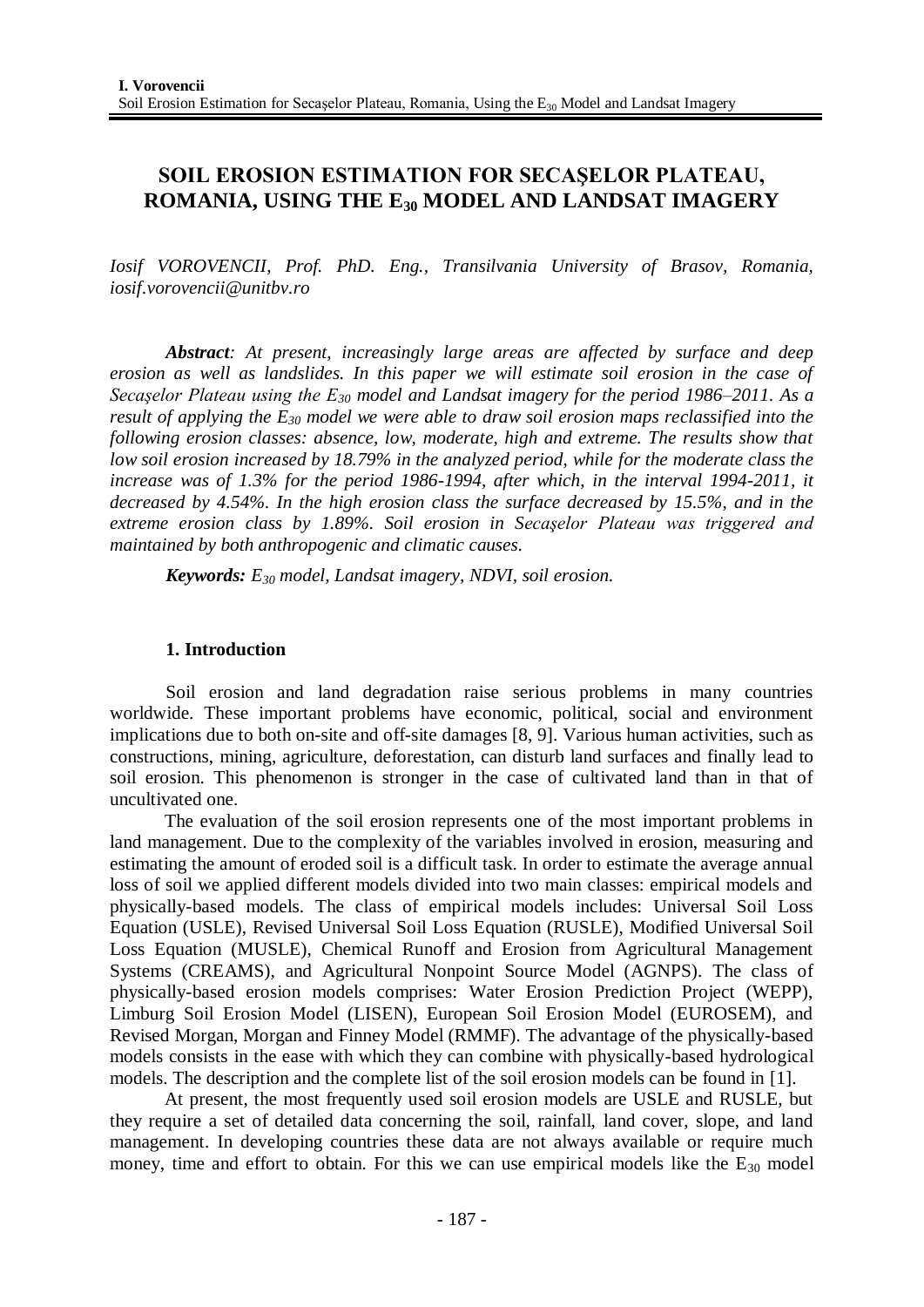which is based on the Digital Terrain Model (DTM) and on the Normalized Difference Vegetation Index (NDVI) obtained from satellite images.

The main objective of this study was to estimate the soil erosion in Secaşelor Plateau, Romania, during the period 1986–2011, using the  $E_{30}$  model. The specific objectives were: (1) to estimate the quantity of eroded soil for the years 1986, 1994 and 2011; (2) to draft erosion maps for each erosion class considering the analysis of land degradation in the studied area; (3) to analyze the causes of land degradation.

#### **2. Materials and methods 2.1. Studied area**

The studied area is located between  $23^{\circ}34'06''$  and  $24^{\circ}13'24''$  East longitude and between  $45^{\circ}46'09''$  and  $45^{\circ}11'56''$  North latitude and has a surface of 122725 ha (Figure 1). It is represented by Secaşelor Plateau situated in the south-east part of the Transylvanian Plateau, and from an administrative point of view it overlaps with the territory of the Alba and Sibiu counties. The minimal altitude is of 200 m while the maximum is 635 m. The energy of the relief ranges between 50 and 150 m and its fragmentation density between 1.3 and 4.1 km/km<sup>2</sup> [7]. The slopes, which are predominant in the area, have  $15^{\circ}$ –30°. The source of the torrential watersheds of Secaşul Mic, Secaşul Mare and the morphostructural declivities displays values of over 55<sup>°</sup> (15%). The values between 5<sup>°</sup> and 10<sup>°</sup> (20%) are recorded at the base of slopes and decrease under  $5^{\circ}$  (10%) in the floodplain and on the bridges of terraces to the right of Secaşul Mic [7]. From a morphological point of view Secaşelor Plateau exhibits an evolved relief, materialized in the levelling surfaces Amnaş and Secaşelor, to which we can add a structural relief and the diversity of forms corresponding to slope processes.



Fig. 1. The location of the studied surface. Secaşelor Plateau includes Amnaşului Plateau, Intre Secaşe Plateau and Cergăului Plateau

Forests cover 12.3% of the surface and are represented by beech forests, Irish oak and beech forests, Irish oak forests, Turkey oak forests, Hungarian oak forests, and mixtures of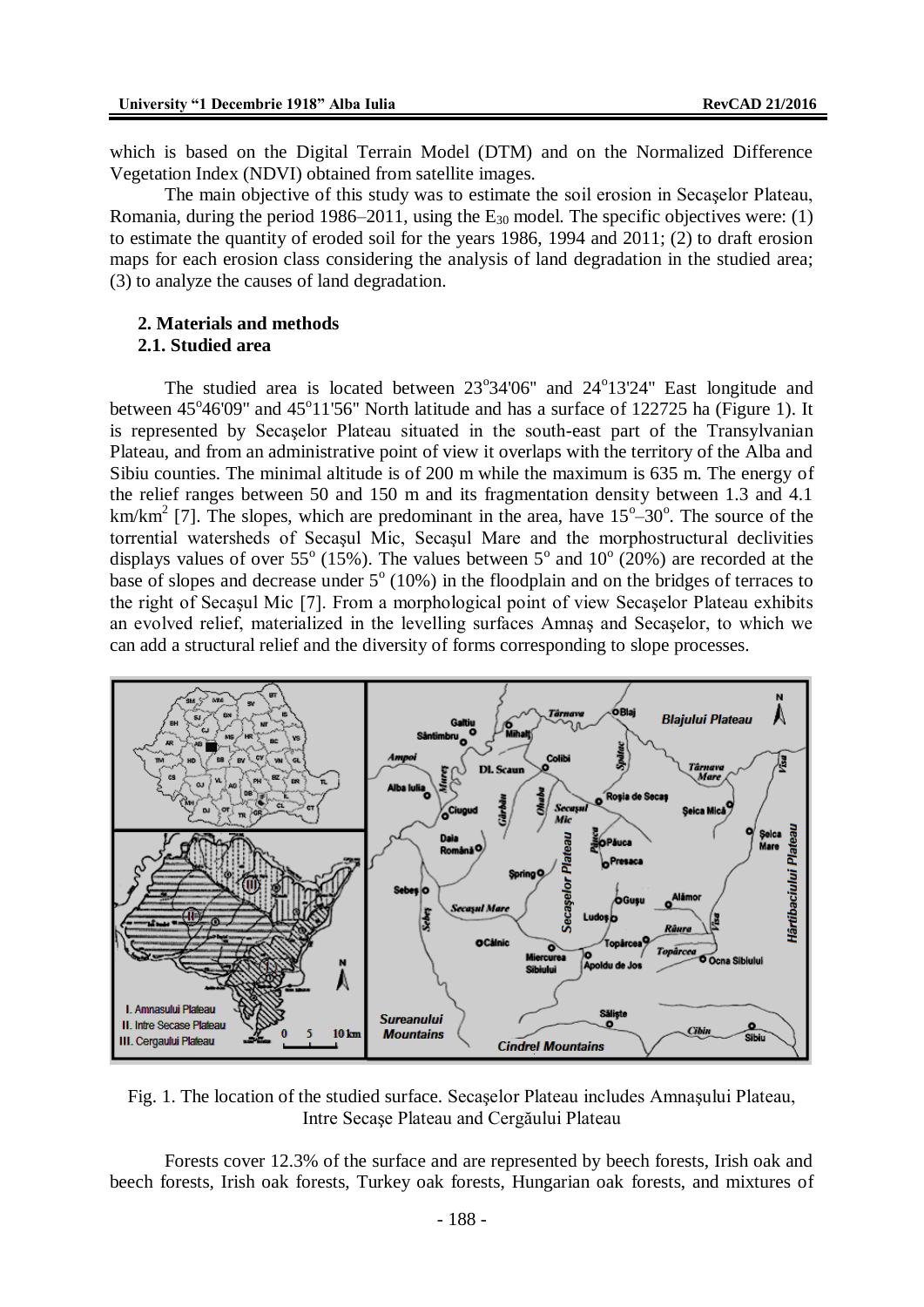oak trees. The arable land occupies 64%, followed by pastures and hayfields on 19.2%, vineyards and orchards on 2%, and human settlements on 2.5% [7]. Soils are represented by luvic chernozems*,* pseudorendzines, chernozemoid soils and eumezobasic brown soils. Secaşelor Plateau is crossed by several rivers among which the most important are Secaşul Mare and Secaşul Mic. From a climatic point of view, the studied area belongs to the temperate-continental climate, with a multiannual average of precipitation of 550–600 mm.

# **2.2. Materials**

We used three frames clipped from Landsat 5 TM images acquired on 18.09.1986, 08.09.1994, and 22.08.2011. They are part of path 184 row 28 and have a spatial resolution of 30 m. The images were clipped so that Secaşelor Plateau is in the middle. The correction level of the images is 1T and they were georeferenced in the Universal Transvese Mercator (UTM), projection system zone 35 N, datum WGS 84. The Digital Terrain Model (DTM) we used is of the type Shuttle Radar Topography Mission (SRTM) with a spatial resolution of 1 arcsec (30 m) (Figure 2). It was projected in the projection system of the satellite images, going from geographic coordinates to metrical coordinates, and the clipping took place along the same contour line. The reference data consisted in topographical plans with level curves (1:50000), soil map (1:2400000), soil erosion map (1:500000), and vegetation map (1:500000).



Fig. 2. The digital model of the land in the studied area according to: a. the altitude (in meters); b. altitude categories every 50 meters

## **2.3. Methods**

We had to calibrate the Landsat 5 TM images because we used a series of satellite images acquired in different years. The calibration was performed for each individual band using the ENVI 5.3 software, taking into consideration the type of sensor, the date the images were acquired and the sun elevation. The atmospheric corrections were applied using the Cost Model.

In order to estimate the soil erosion we used the equation proposed by [3]:

$$
E = E_{30} (S / S_{30})^{0.9}
$$
 (1)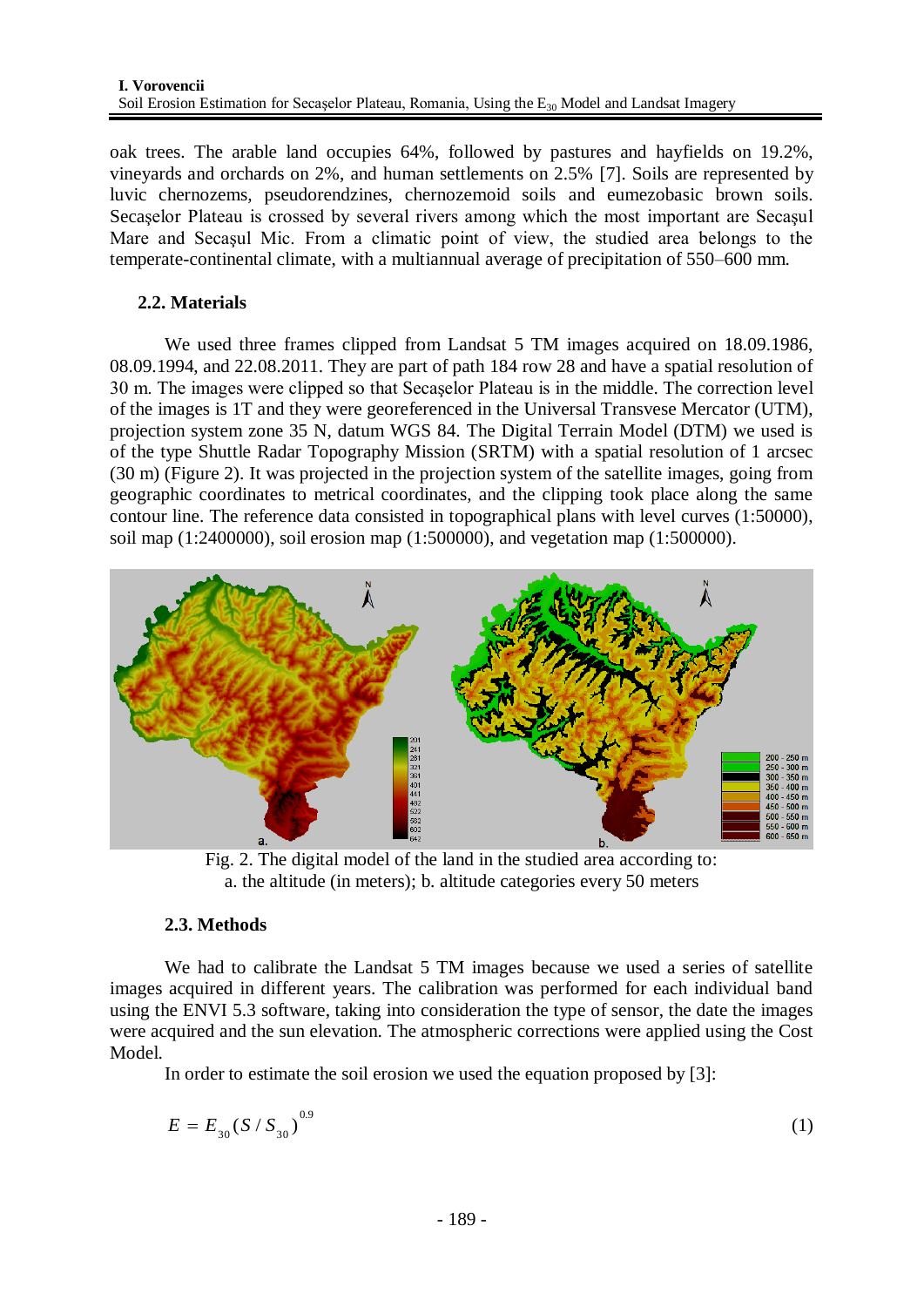where: E – rate of annual soil erosion (t  $\cdot$  ha<sup>-1</sup> year<sup>-1</sup>); S – gradient of the point under consideration (%);  $S_{30}$  – tan (30°); E<sub>30</sub> – the rate of soil erosion that occurs on a slope of 30° obtained using the following relationship [3]:

$$
E_{30} = \exp\left[\left(\frac{LogE_{\min} - LogE_{\max}}{NDVI_{\max} - NDVI_{\min}}\right) \cdot (NDVI - NDVI_{\min}) + LogE_{\max}\right]
$$
 (2)

The maximum and minimal values of soil erosion were obtained using the research about the studied area. In this respect  $E_{min}$  was considered 0.1 t ha<sup>-1</sup> year<sup>-1</sup> and  $E_{max}$  5 t ha<sup>-1</sup> year-1 .

NDVI was calculated on the basis of satellite images using red (R) and near infrared (NIR) bands [4] using the equation below:

$$
NDVI = \frac{NIR - R}{NIR + R} \tag{3}
$$

To avoid the negative values of the NDVI and to handle more easily the digital data, the NDVI values obtained after processing the Landsat images were re-scaled with the following relationship:

$$
NDVI = \left[ \left( \frac{NIR - R}{NIR + R} \right) + 1 \right] \times 100 \tag{4}
$$

DTM was used to determine the slope (gradient of the point under consideration), by processing it in order to obtain a percentage slope map (Figure 3).



Fig. 3. Slope map reclassified, derived from DTM (in percentages)

The images obtained after the  $E_{30}$  model was applied were then reclassified according to the criteria formulated by the Research Institute for Pedology and Agrochemistry [5] in the following erosion classes: (1) absence  $(< 1 \text{ t ha}^{-1} \text{ year}^{-1})$ ; (2) low  $(1-8 \text{ t ha}^{-1} \text{ year}^{-1})$ ; (3) moderate  $(8-16 \text{ t} \text{ ha}^{-1} \text{ year}^{-1})$ ; (4) high  $(16-30 \text{ t} \text{ ha}^{-1} \text{ year}^{-1})$ ; (5) extreme (>30 t ha<sup>-1</sup> ·year<sup>-1</sup>).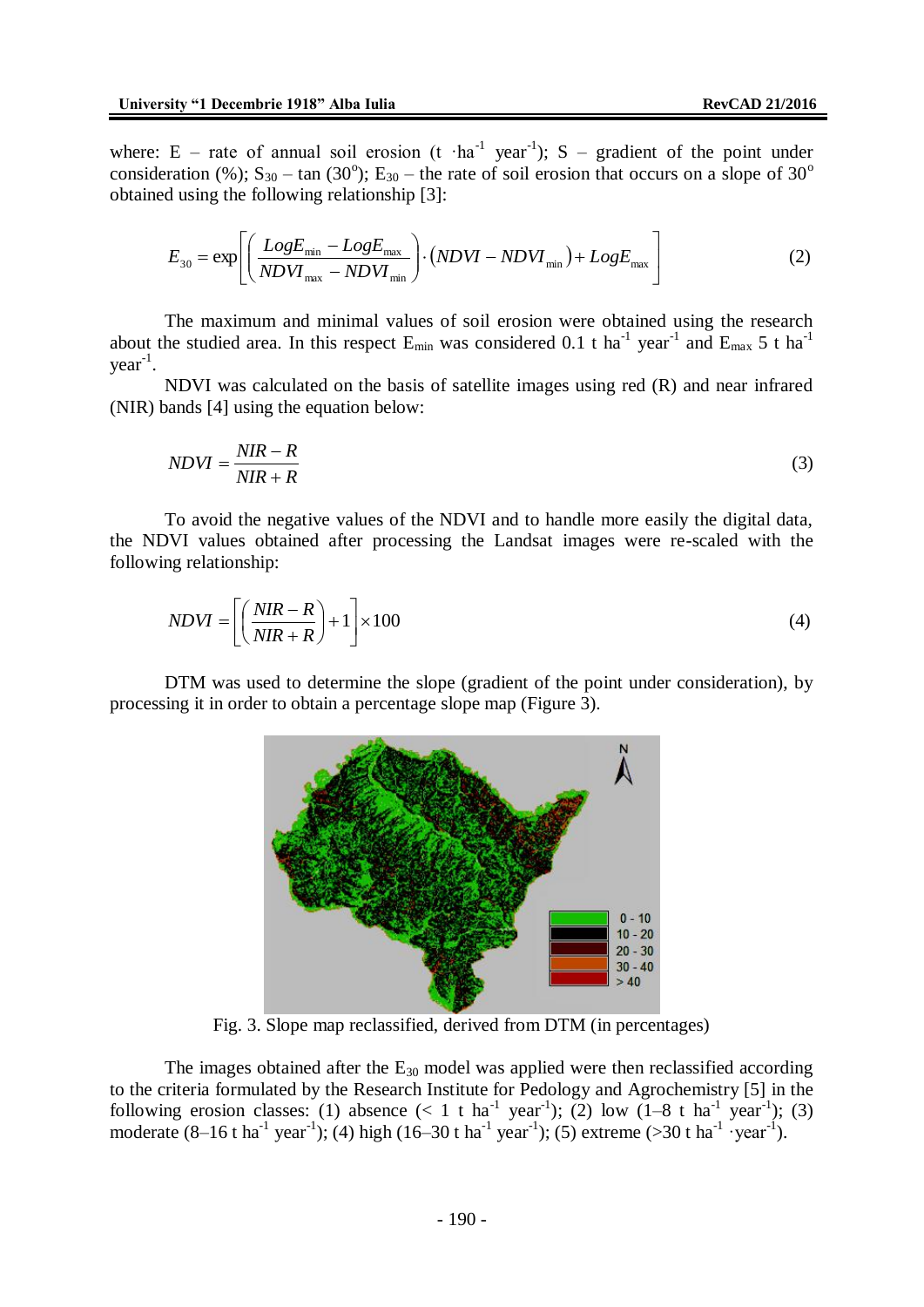# **3. Results and discussions**

The results obtained by applying the  $E_{30}$  model are presented in Figure 4. The estimated quantity of eroded soil is different, depending on the land slope [2] and the degree of vegetation coverage at the date the satellite images were acquired.

The surface and deep erosion, associated with landslides, are frequently encountered processes in the studied area. Such phenomena were identified in the east and north-east of the plateau, around the villages of Soroştin, Cenade, Haşag, Hedel, Alămor. In the southern part, in the middle of the slopes from the watersheds of Secaşul Mare, we identified erosion and landslides near the villages of Boz, Cut, Draşov (Figure 4).



Fig. 4. Maps which present the classes of soil erosion in Secaşelor Plateau, obtained by applying the  $E_{30}$  model

Generally, we noticed that the surfaces affected by erosion are arranged on a Gaussian curve, with left side or right side asymmetry, the largest surface, for the years 1986 and 1994, being classified in the moderate class of erosion risk (Figure 5). The results obtained show an increase of the surface in the low erosion class from 28.31% in 1986 to 36.91% in 1994 and to 47.10% in 2011. For the surfaces in the moderate erosion class we noticed a slight increase in 1994 (46.18%) as compared to 1986 (44.88%), then a decrease in 2011 (41.64%). The surfaces in the high and extreme erosion classes also decreased in the interval 1986–2011.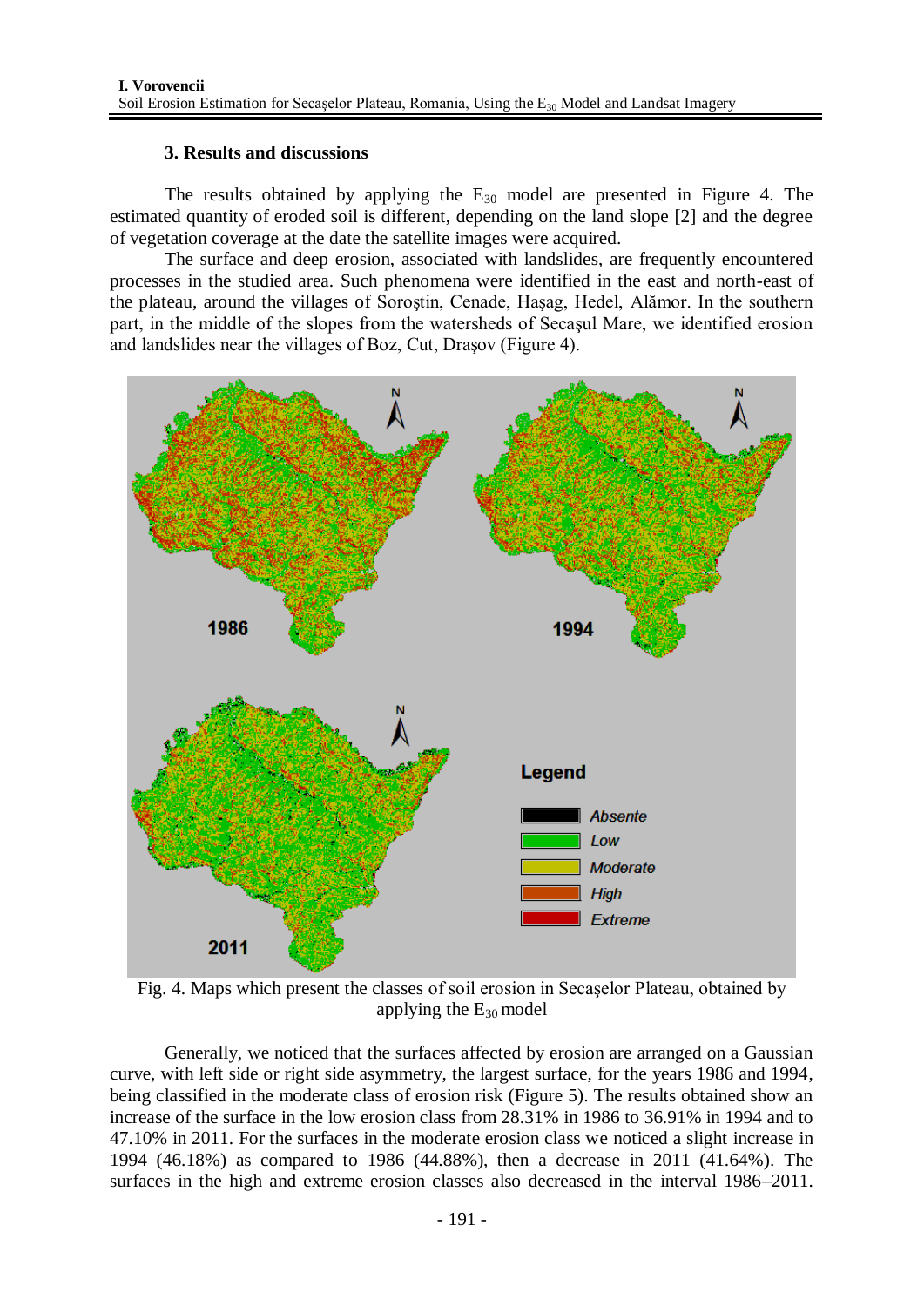Thus, the surface in the high erosion class decreased from 23.76% in 1986 to 8.26% in 2011. In the case of the extreme erosion class, the surface decreased from 2.78% in 1986, to 1.36% in 1994 and to 0.89% in 2011.



Fig. 5. The distribution of surfaces in erosion classes: a. 1986; b. 1994; c. 2011

Consequently, during the studied period, we noticed that the high and extreme erosion surfaces were reduced but there was an increase of the surfaces in the low erosion class. This means that new surfaces vulnerable to surface and deep erosion might be affected. This could prove a questionable observation considering the fact that the research, for 2011, was based on an image acquired in August and not in September like in the case of 1986 and 1994, despite the preprocessing of images. The low erosion surfaces are located mainly in the floodplains of Târnava Mare (to the left towards Secaşelor Plateau), Secaşul Mic and Secaşul Mare (to the right towards Secaşelor Plateau) where the slope is less steep (Figure 2, 3 and 4).

The classified images from 1994 and 2011 show a considerable decrease in the erosion process in the north-eastern part of the studied area. This decrease can be explained by the reduction of the activity of the carbon black factory in Copşa Mică which polluted the vegetation cover and the soil with heavy metals thus causing bare land. The reduction in vegetation pollution and bare land in Copşa Mică is highlighted in other studies as well [6, 10].

In the east and south-east of Secaşelor Plateau, because of the almost total lack of forests and of the sporadic presence of protection cultures, the slopes exhibit a high morphodynamic potential. In this context, the high relief energy (80–150 m) and the high declivity, with slopes ranging from  $25^{\circ}$  to  $35^{\circ}$ , we could notice regressive erosion. Also, the high torrential fragmentation in the origin areas, of around  $2.5-3.5$  km/km<sup>2</sup>, represents another factor which determined regressive erosion as well as superficial and deep landslides and mud torrents. Deep landslides were identified in Miercurea Sibiului (Dealul Viilor) and in Apoldul de Jos (Dealul Potca, Coasta Lupului). These are caused by the clay and marl fluidization, by summer floods which determined strong erosion dislocating and transporting the soil, or by the emersion of certain alignments of river sources.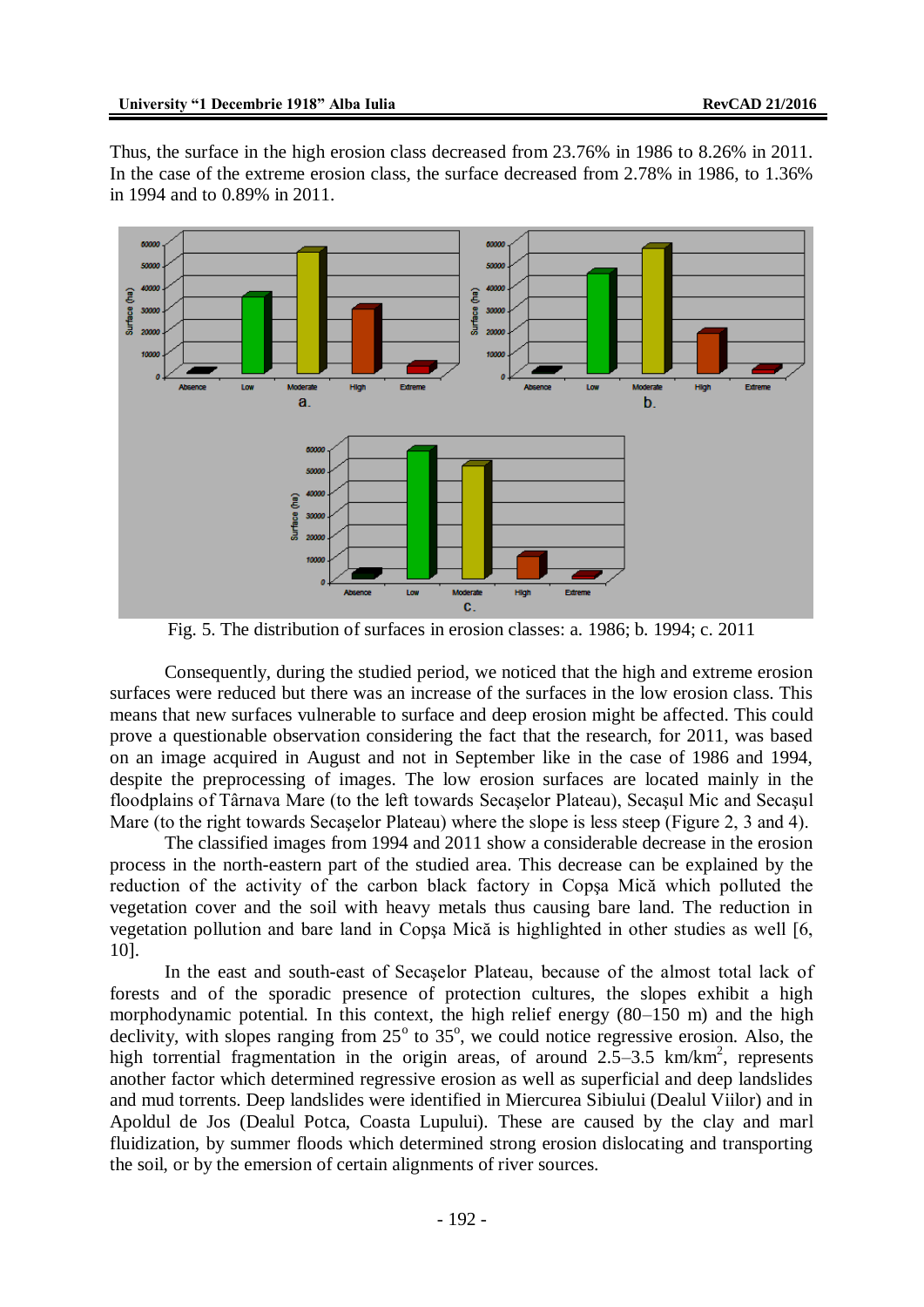Weaker surface erosion was identified in all the images of slightly inclined surfaces, on monolateral terraces and in Secaşului Floodplain where we can find human settlements, ways of communication and cultivated agricultural land. In these areas, the erosion is weaker, except for the riverbed sectors dominated by lateral erosion and the formation of steep banks of up to 2 m. It is the case of the minor riverbed of Secaşul Mare at the intersection with Apold river, to the east of Miercurea Sibiului and at Cunţa. The lateral erosion into banks higher than 2–5 m was identified on the Apoldului river, on the right bank of the Gârbova river, on the Rodului river and at Cunta.

The surfaces with high and extreme erosion are spread throughout the entire studied area under the form of nuclei (Figure 4). Thus, we can mention Râpa Roşie (Red Ravine), with a relief energy of 150 m and declivities of  $50-70^\circ$ , and sometimes even  $90^\circ$ . The complexity of torrential formations present here encompasses a distance of 800 m, continuing on around 500 m with those in Râpa Lancrămului (Lancrăm Ravine). Another identified nucleus is the Mesteaca riverbed where both banks of the Mestecii river have high relief energies. Thus, the left bank has a relief energy of  $50-100$  m and slopes of  $45-75^{\circ}$ , whereas the right bank (Dealul Rupturilor) has a relief energy of  $50-70$  m and declivities of  $15-35^\circ$ . The lengths of the ravines in this riverbed range between 600 and 800 m, and its depth is of 5–8 m. High and extreme erosion nuclei can be found in Râura riverbed as well, with a relief energy of  $80-100$  m and slopes of  $50-70^\circ$ . Here the precipitations in rainy years transformed rivulets into ravines whose depth is of 10–15 m.

The causes of soil erosion and landslides are both anthropogenic and climatic. Among the anthropogenic ones we can enumerate deforestations, turning the soil, overgrazing, excessive fragmentation of land after 1989, expansion of the arable land on the slopes of 15– 20°. The forests were logged irrationally and illegally so that today we can only find them sporadically between Secaşe, in the Amnaşului Plateau and at the basis of mountain slopes. The reduction of areas covered by forests by deforestation and illegal logging predisposed the soil and the substratum in certain areas to erosion and landslides. Thus, the land has degraded, including the one covered by pastures, cultivated with cereal (*Poa compressa*, *Festuca sulcata* and *Festuca rubra*). The destabilization of the slopes was caused in certain areas also by the diggings performed at the basis of slopes in order to obtain construction material. This explains the formation of several surface quarries on the southern slope of Apoldului Hill, to the west of Apoldu de Sus and on Dobârca Valley.

The climatic causes are represented by torrential precipitations in the hot season, the May-August period. From this point of view, the erosion was intensified by the rains of 1971, 1975, 1984, 1993, 1991, 1998, 2000, which, at the same time, reactivated the landslides in Cenade, Soroşin, Boz, Cut, Alămor. Such nuclei were identified sporadically in all of the images and are part of the extreme erosion class.

## **4. Conclusions**

The results obtained for the period 1986–2011 show that around 41–46% of the studied period is classified in the moderate erosion class. Secaşul Mare riverbed displays dense signs of degradation which are in various stages of evolution caused by the action of both anthropogenic and natural factors. They present various sizes and intensities which can eventually lead to high and extreme erosion unless the necessary measures are adopted. In order to mitigate the degradations caused by surface and deep erosion, and by landslides there is a need to implement territorial management and planning works in the areas affected by intense degradation as well as on the larger surfaces which might be affected by various forms of erosion.